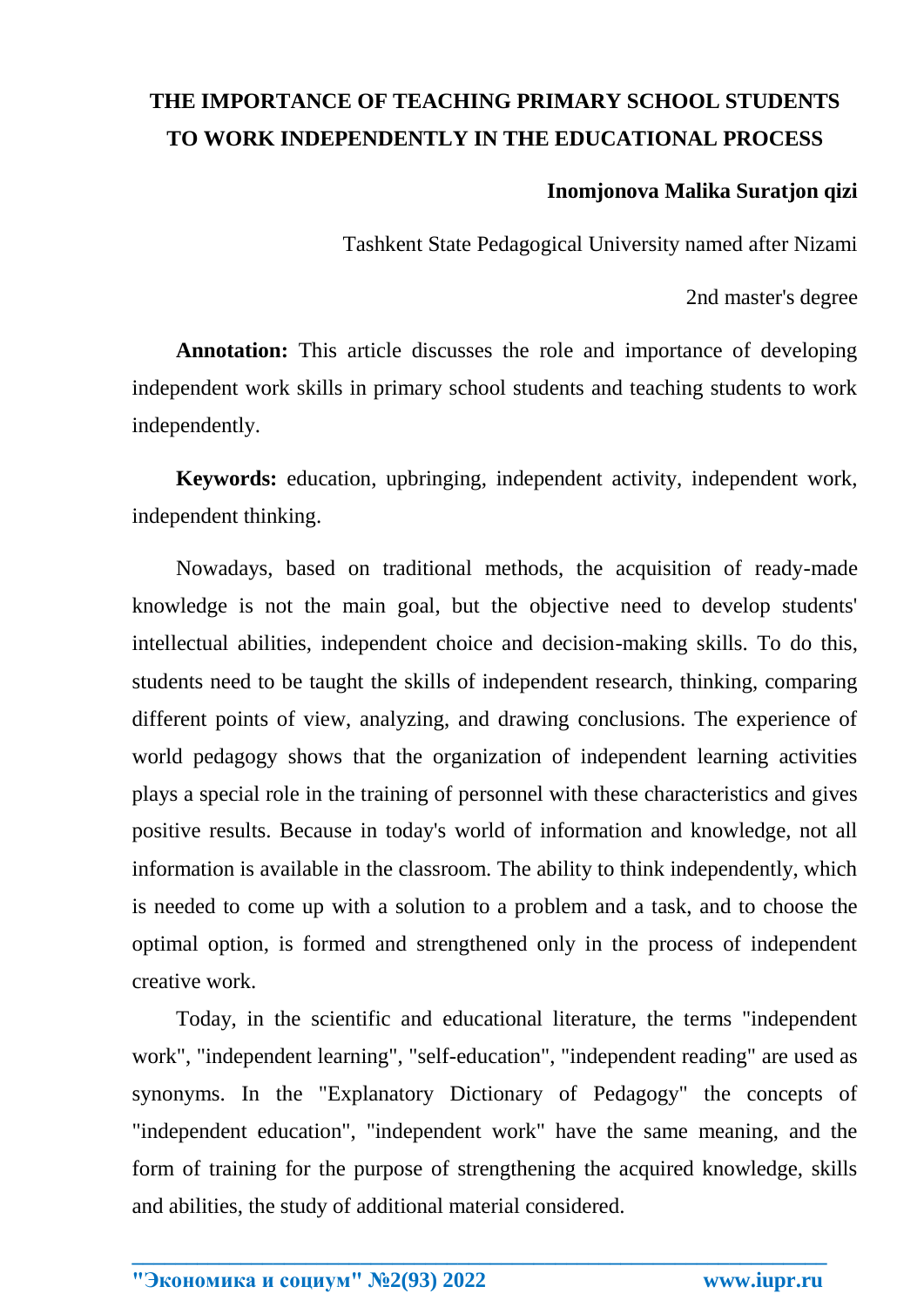Psychologists and educators say that if students are not taught independence in learning, their knowledge will be superficial. Studies by BP Yesipov, MA Danilov, LV Zankov and GS Asanova have shown that students' independent work is an effective means of education.

*The following criteria and requirements are required for students to be effective in their independent learning activities at school:* 

*- a systematic approach to the organization of independent learning activities;*

*- coordination and integration of all its stages;*

 *- strict control over the implementation of tasks;*

*- creation and improvement of educational and methodical support of independent activity.* 

What types of independent work should be? First of all, the types of work should be carefully thought out by the teacher, based on the purpose of education and continuous. At the same time, the opportunities of each student should be taken into account, their age and interests should not be overlooked.

One of the quotes from the mental development of students is that they complete the tasks "by heart".

Particular attention is paid to the ability to understand (imagine) the purpose of the work, to plan it and choose the method of work, to independently find and correct errors.

As in all subjects, independent work plays an important role in teaching students to think independently in primary school mother tongue classes. It is well known that independent reproductive work involves the practical application of previously acquired knowledge by students.

Sample-based independent work on such independent work, commenting

writing, grammar assignment dictations. This type of exercise partially affects students' independent thinking, and it is

**\_\_\_\_\_\_\_\_\_\_\_\_\_\_\_\_\_\_\_\_\_\_\_\_\_\_\_\_\_\_\_\_\_\_\_\_\_\_\_\_\_\_\_\_\_\_\_\_\_\_\_\_\_\_\_\_\_\_\_\_\_\_\_\_**

often based on textbook exercises.

Here is one of the extracurricular independent works.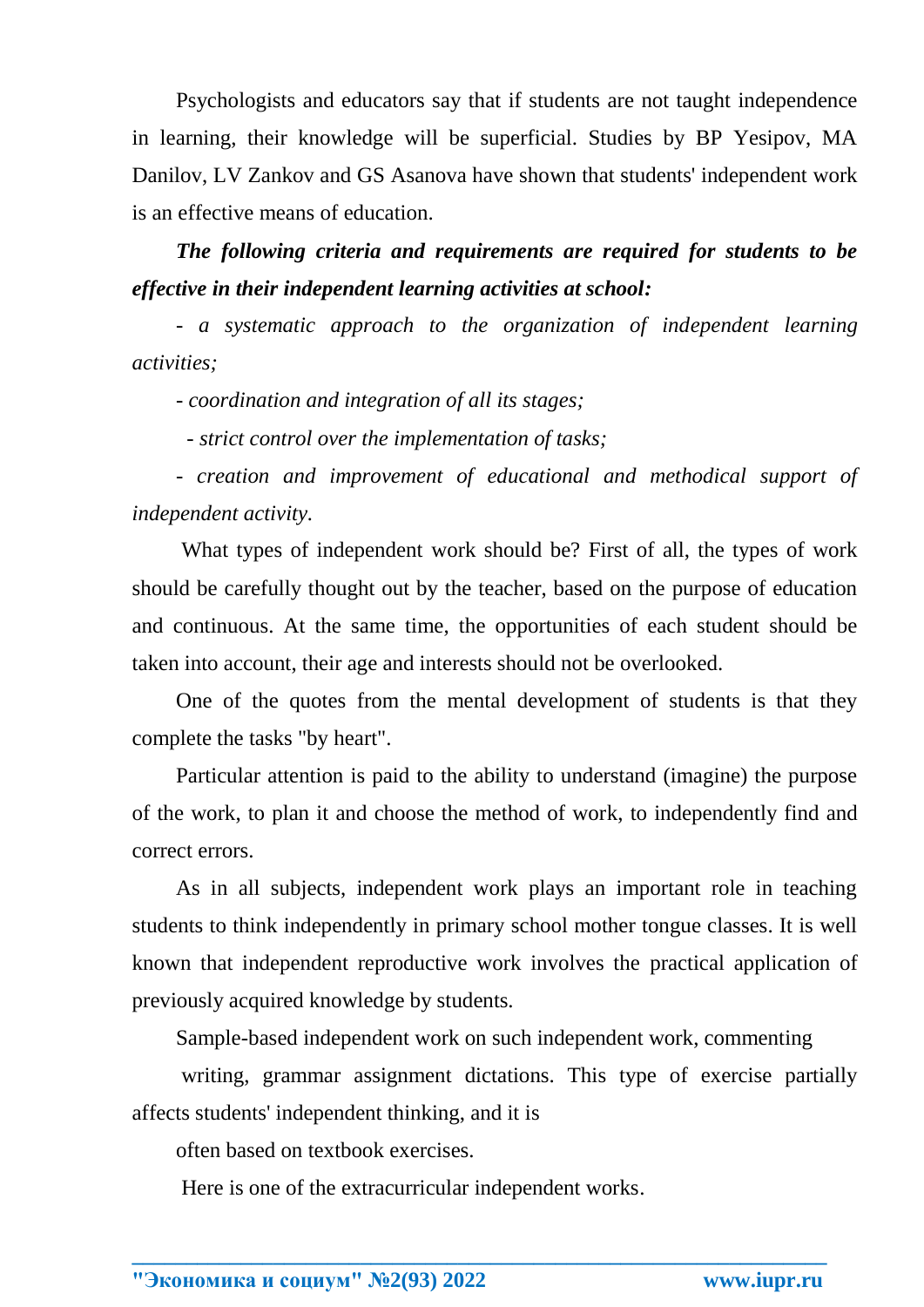"Train." Such independent work can be used in the 1st grade native language lesson on the topic of "Speech".

Each sentence is written on a separate piece of paper in the form of a train car the word is written separately and mixed.

The students' task is to pick up the wagons in such a way that the result is correct let it be

For example: First, the Princess went to class.

**Correct Answer:** The princess went to first grade.

It is useful to choose convenient ways for students to complete tasks quickly and correctly, to ask leading questions and to recommend key words for its organization. It is natural that students have difficulties in the quality of independent work. Because their imagination is still bright, their vocabulary is not enough.

Experiments show that children are quick to observe when working under the guidance of a teacher. They should be encouraged to think more independently so that they do not become accustomed to it. In order to get the students' attention, they recall the events in the text: Why? Why did it happen? What do you think it should have been like? If you ask questions like, agree with his opinion and think again, you will find it very good, very good! It is useful to use words of encouragement such as

## **The following methodological requirements are set for independent work of students:**

1. Independent work should be in accordance with the abilities and readiness of students, they can perform, and at the same time develop their thinking skills, creative initiative.

2. Independent work of students should require the use of previously acquired knowledge, skills, as well as experience, and further develop them.

3. The choice of the content and type of independent work should correspond to the age characteristics of students, their training and individual characteristics.

**\_\_\_\_\_\_\_\_\_\_\_\_\_\_\_\_\_\_\_\_\_\_\_\_\_\_\_\_\_\_\_\_\_\_\_\_\_\_\_\_\_\_\_\_\_\_\_\_\_\_\_\_\_\_\_\_\_\_\_\_\_\_\_\_**